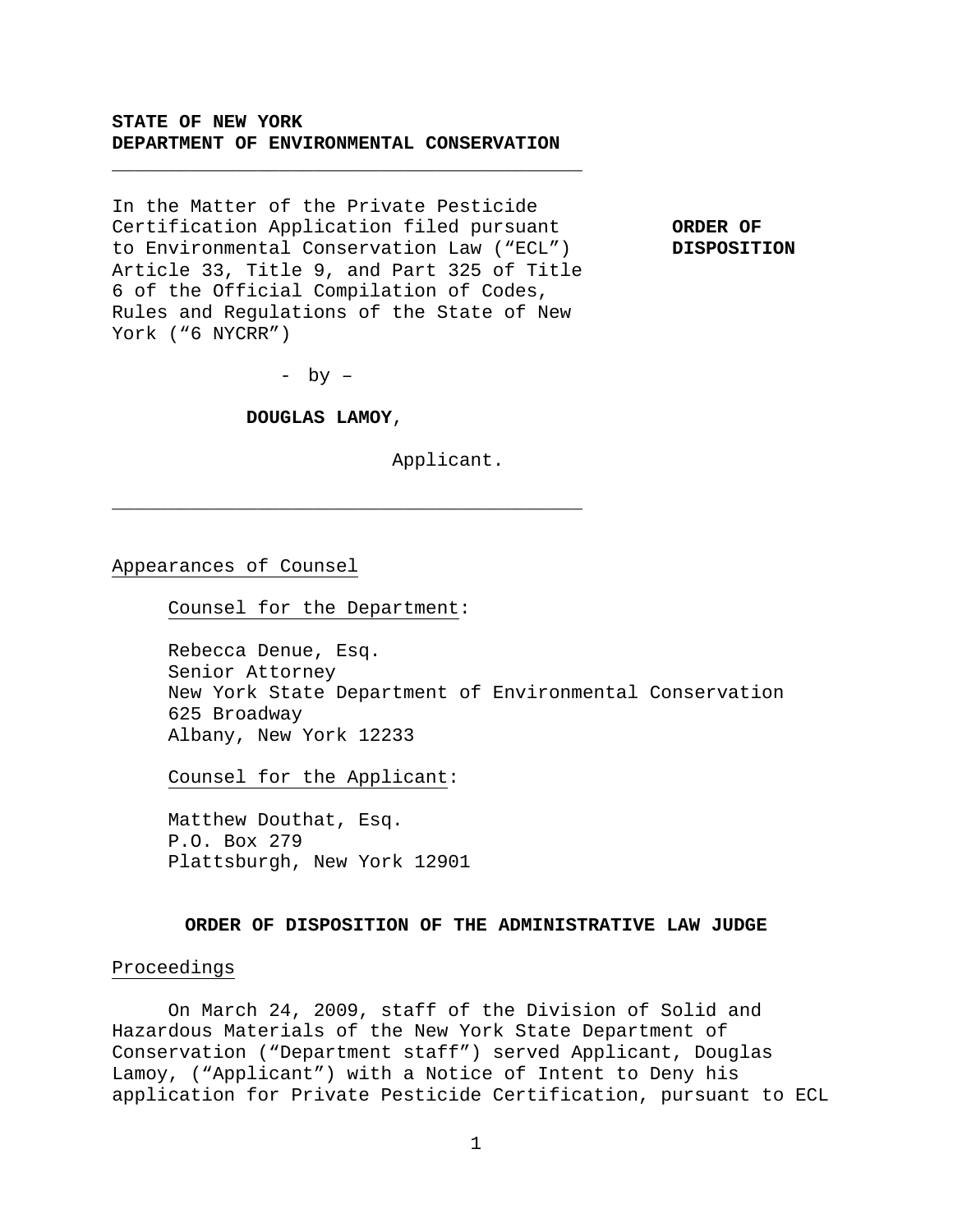$33-0909(1)(b)$  and 6 NYCRR  $325.13$ , upon Department staff's determination that Applicant had been convicted of a felony. In particular, Department staff alleged that Applicant had been convicted of one count of Penal Law Section 130.40(2), Sodomy in the Third Degree, a class D felony. On April 18, 2009, Applicant requested a hearing in the matter.

A notice of hearing was published in the Environmental Notice Bulletin on February 3, 2010, and in The Pennysaver on February 4, 2010. The hearing notice invited members of the public to comment at the hearing or to participate as parties upon the filing of a petition pursuant to 6 NYCRR part 624.

The hearing was convened on March 3, 2010, at the Department's Region 5 Office, Route 86, Ray Brook, New York 12977, before the undersigned, an Administrative Law Judge with the Department's Office of Hearings and Mediation Services. No members of the public appeared to provide comment and no petitions for party status were received.

 Department staff began its case by providing testimony from two witnesses, Kevin Maloney, Agency Program Aide, and Margaret O'Neil, Chief of the Department's Pesticide Reporting and Certification Section. Department staff also introduced a total of seventeen (17) exhibits into the record. Department Staff Exhibit 11 is a Statement of Conviction dated March 3, 2009, and certified by Jan Lavigne, Clerk of the Court, County Court of Clinton County, New York. The Statement of Conviction certifies that on April 26, 2004, in the County Court of Clinton County, New York, before the Honorable Patrick R. McGill, Judge of the County Court, Applicant was convicted, by plea, of one count of Penal Law Section 130.40(2), Sodomy in the Third Degree, a class D felony. The Statement of Conviction also states that on September 17, 2004, Judge McGill sentenced Applicant to a definite term of incarceration of five (5) months in the Clinton County Jail and to a term of probation of ten (10) years.

Department Staff Exhibit 17 is a New York State Certificate of Relief From Disabilities issued to Applicant pursuant to Article 23 of the Corrections Law. Signed by Judge McGill and dated October 1, 2009, the Certificate states that it "shall relieve [Applicant] of all forfeitures, disabilities or bars … to enable registrant [Applicant] to obtain or renew [his] professional license as a private pesticide applicator in the State of New York."